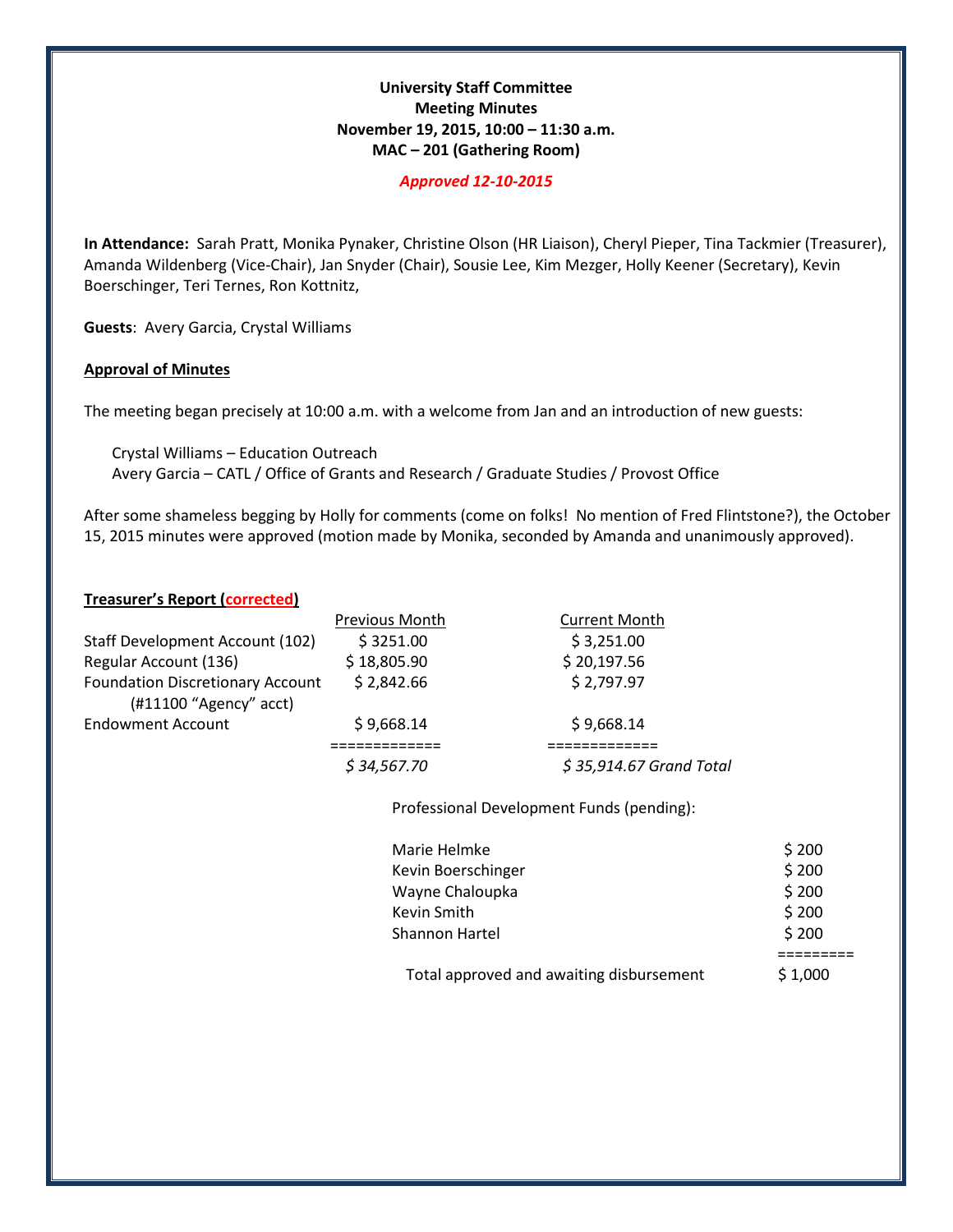# **HR Labor Report**

### New Employees:

- Custodian (100%, Third Shift): Operations Scott Landis was hired to replace Terri Antonio-Martinez start date 11/17/15
- Custodian (100%, First Shift): Operations. Lori Burmaster was transferred to First Shift Wood Hall to replace Heather Wade – start date 11/2/15
- University Services Associate 2 (100%) Provost Office Avery Garcia was hired to replace Charmaine Robaidek and Dana Mallet – start date 11/9/15
- University Services Program Associate: Registrar Beth Jones was hired to replace Christine Nelson start date – 11/18/15
- IS Resources Support Technician: Registrar. Nou Long Moua was hired to replace Carl Graf start date 11/16/15
- IS Business Automation Analyst: Financial Aid. Julie Jubin was hired to replace Adam Parks start date 11/16/15
- Printing Technician: Marketing and Communication. Tammy Papineau was hired to replace Nancy Matzke and Betsy Basset-Piehl – start date 11/10/15

## Positions Being Recruited:

- Library Services Associate Senior (100%) Library to replace Jeanette Skwor
- HVAC Specialist (100%) Facilities Management to replace Michael Van Oss
- Library Services Assistant Advanced (70%) Library (Archives) to replace Wendy Guerra
- Facilities Maintenance Specialist Advanced Facilities Management to replace Jay Rickaby

### Recruitments on Hold:

• Electronic Technician Media Intermediate (100%) Academic Technology Services. Incumbent: Ron Kottnitz.

### Vacant Positions:

- Program Assistant: Chancellors Office. Incumbent: Rebecca Ouradnik.
- University Services Program Associate: University Advancement. Incumbent: Elizabeth Teubert

### Other Updates:

- Work continues with the USC and ASC on the handbook updates, code of conduct, and title change guidelines. There are differing views as to where things belong, how many handbooks should exist, etc.
- Where should we post current policies until handbooks are complete- Grievance, Complaint and Layoff? It was decided that the policies should be posted on the HR website and the University Staff By-laws should be posted on the University Staff website. Each site will link into the other's site when referring to policies and/or by-laws.
- Campus Connection HR is running low on available mentors for new employees. If anyone is open to becoming a mentor or knows someone who would make a great mentor (Kim Mezger), please contact Melissa in HR. She is available for questions and training.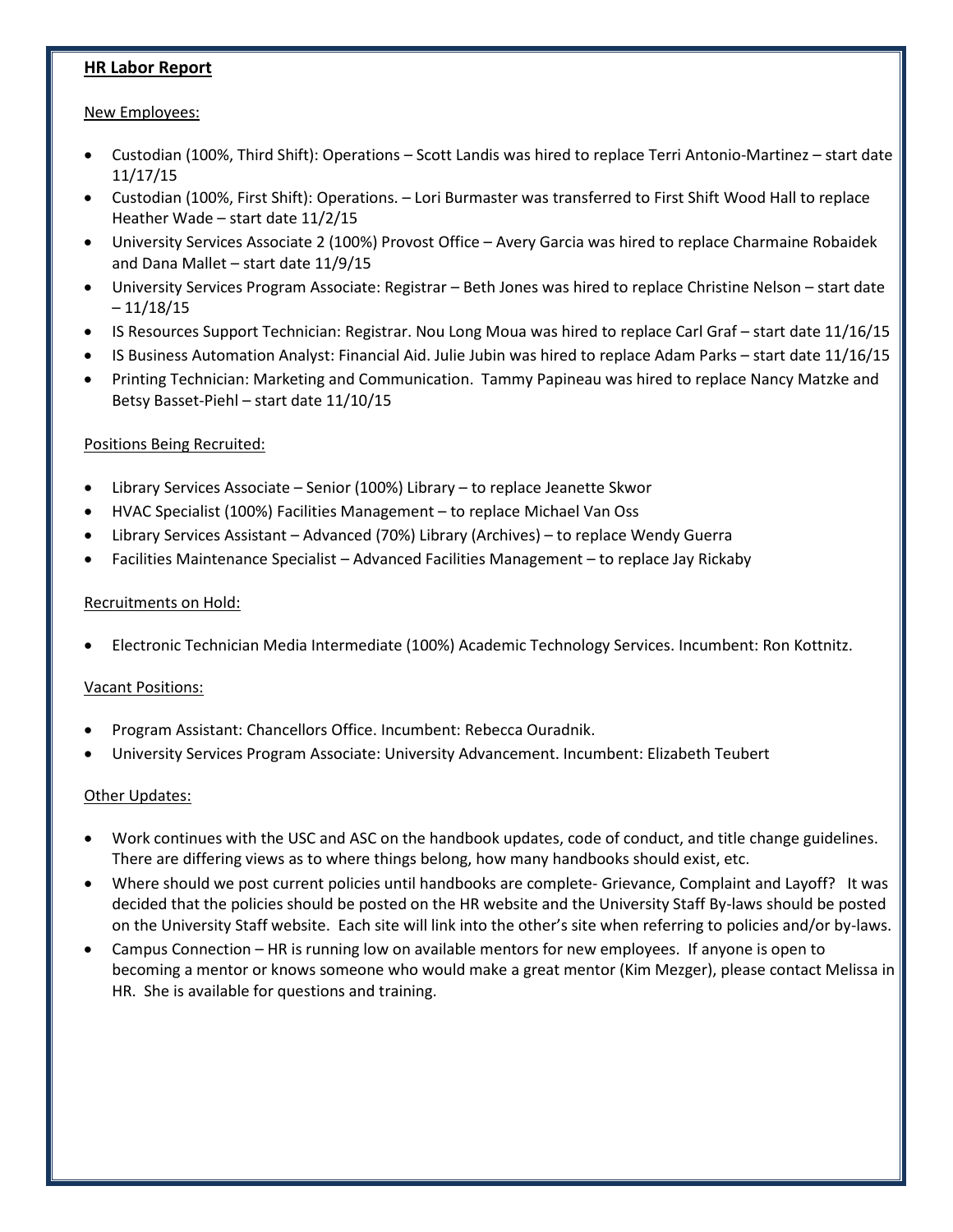#### **University Staff Committee Reports**

- **Election Committee**  Nothing new to report but we need to look ahead to our Spring Assembly. Last year we were a little behind the other groups with our elections and, as a result, we were behind in getting our appointees onto some of the campus–wide shared governance committees. We need to have our elections earlier next year. Holly will put together a suggested timeline for next meeting so that we can discuss the scheduling of the assembly and our elections.
- **Personnel Committee** Continues to work on the handbooks, otherwise, no news is good news.
- **Professional Development Committee** We had a very successful Fall Conference with 125 people in attendance. The surveys that have come back are mostly positive with a few comments. We are reviewing these comments and looking at ways to improve for next year. Yes Virginia, there will be a conference next year.

We do have extra cinch bags that we did not need for the conference and are asking for suggestions on how to use them. After some discussion, the committee decided to make the bags available to HR for distribution to new University Staff employees.

Professional Development Funds - Amanda Wildenberg's reimbursement was paid. The Committee is still awaiting paperwork from Kevin Boerschinger. Four reimbursements are pending. Christine Olson indicated that Jay Rickaby has transferred to Academic Staff, so his reimbursement is in question. Teri will follow-up.

The ASC is having a workshop in December. Given how crazy the end of the year has been for the USC, the "joint" ASC/USC workshops will begin in January.

The winter social will be scheduled in mid- to late-January at the Bar East. The Committee agreed to approve \$300 for this event.

• **UW University Staff Rep** – Ron attended the most recent Staff Rep meeting in Madison. They spent most of the time talking to Ray Cross about what Regent's Policy number 20-20 means to the University Staff. Nothing new to report.

### **Campus Shared Governance Committee Reports and Updates**

- **Shared Governance Leadership Group**  The Leadership group has not met since the last USC meeting, but the Chancellor did meet with the USC and the ASC to discuss the four Dean model. He hopes to have the four deans in place by January  $1<sup>st</sup>$  and then they will hire the associate deans and begin the work of organizing into the colleges. The full roll-out is expected to begin July 1, 2016.
- **CWC**  Sheryl and Greg had planned to meet with our group today to discuss the merit review plan and annual reviews but they were not able to rework scheduling conflicts. There is nothing really new to report. They are looking at putting a numerical rating system into place that will better reflect performance. This will be a focus of discussion going forward.
- **Awards & Recognition**  have not met since last USC meeting. Nothing new to report.
- **Legislative Affairs Committee** The Committee met last week. Holly and Ron both attended. The meeting started out with introductions and a review of the charge. There's a question about whether this group is mirrored by the extended UC group and how this group should function this year. The committee will hopefully be meeting again before the end of December to talk about goals for the year.